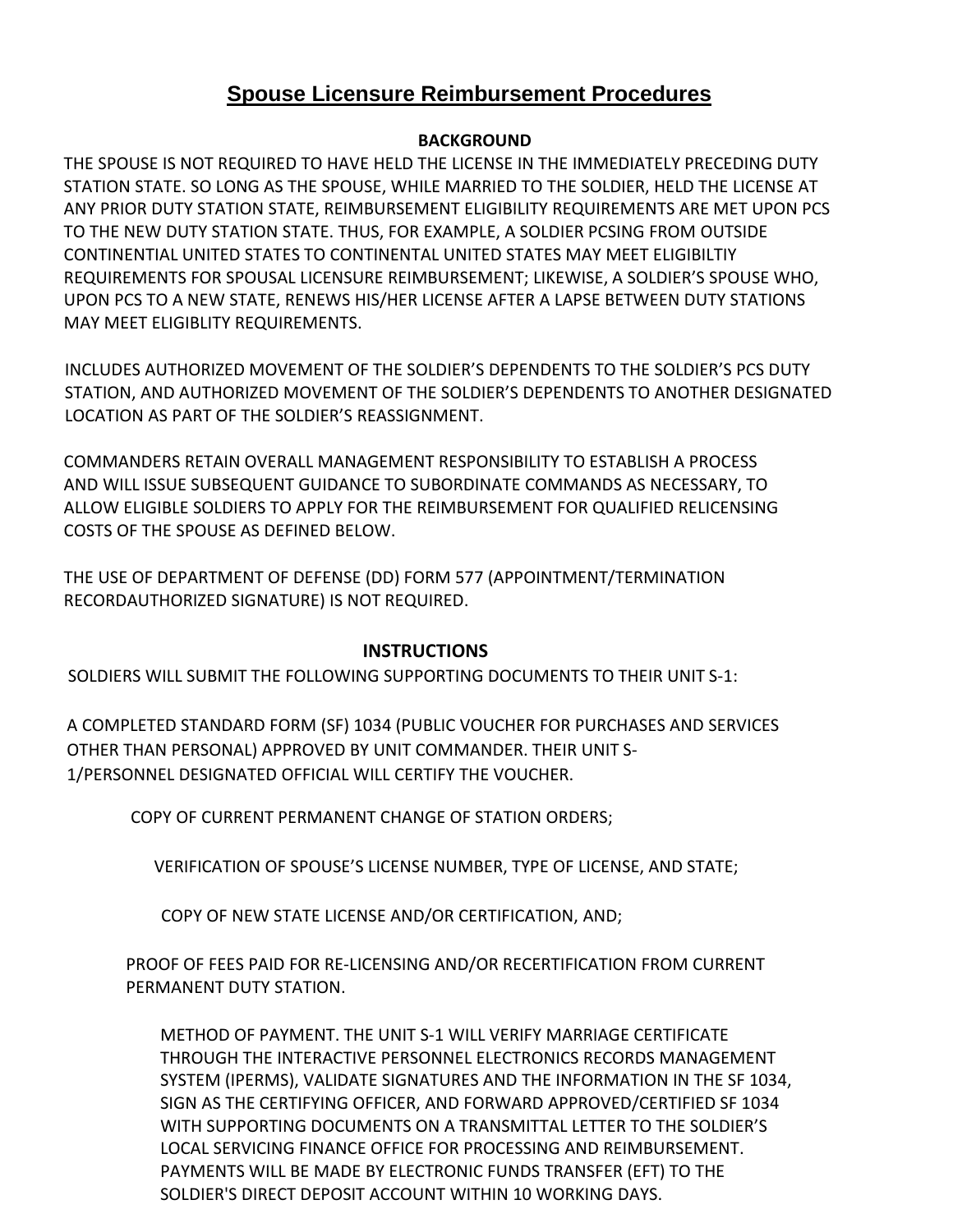QUALIFIED RELICENSING COSTS. THE TERM "QUALIFIED RELICENSING COSTS" MEANS COSTS, INCLUDING EXAMINATION AND REGISTRATION FEES, THAT ARE IMPOSED BY THE JURISDICTION OF THE NEW DUTY STATION TO SECURE A LICENSE OR CERTIFICATION TO ENGAGE IN THE SAME PROFESSION THE SOLDIER'S SPOUSE ENGAGED IN WHILE IN THE JURISDICTION OF THE ORIGINAL DUTY STATION AND ARE PAID OR INCURRED BY THE SOLDIER OR SPOUSE TO SECURE THE LICENSE OR CERTIFICATION FROM THE JURISDICTION OF THE NEW DUTY STATION AFTER THE DATE ON WHICH THE ORDERS DIRECTING THE REASSIGNMENT ARE ISSUED. "ORIGINAL DUTY STATION" MEANS ANY PRIOR DUTY STATION WHERE THE SPOUSE, WHILE MARRIED TO THE SOLDIER, ENGAGED IN THE PROFESSION REQUIRING THE LICENSE; IT IS NOT LIMITED TO THE DUTY STATION IMMEDIATELY PRECEDING THE PCS MOVE.

REIMBURSEMENT: QUALIFIED RELICENSING COSTS PROVIDED TO A SOLDIER MAY NOT EXCEED THE AMOUNT ESTABLISHED BY APPLICABLE LAW.

WHEN THE REQUEST FOR REIMBURSEMENT WAS ADJUDICATED ON OR PRIOR TO 19 DECEMBER 2019, THE REIMBURSABLE AMOUNT IS THE LESSER AMOUNT BETWEEN FEES PAID AND \$500.

WHEN THE REQUEST FOR REIMBURSEMENT WAS ADJUDICATED ON OR AFTER 20 DECEMBER 2019, THE REIMBURSABLE AMOUNT IS THE LESSER AMOUNT BETWEEN FEES PAID AND \$1,000.

**NOTE:** AS A REMINDER, THIS REIMBURSEMENT IS TAXABLE INCOME. A SEPARATE W2 WILL BE ISSUED TO THE SOLDIER DURING TAX SEASON AND WILL BE AVAILABLE ON THE SOLDIER'S MYPAY ACCOUNT.

IN ACCORDANCE WITH THE NATIONAL DEFENSE AUTHORIZATION ACT FOR FISCAL YEAR 2020, THE AUTHORITY TO PROVIDE REIMBURSEMENT EXPIRES ON 31 DECEMBER 2024.

COMMAND APPROVING OR CERTIFYING OFFICIALS MAY SUBMIT ANY QUESTIONS ON THIS MESSAGE TO DCS, G–1 (DAPE-PRC), AT EMAIL USARMY.PENTAGON.HQDA-DCS-G- [1.MBX.DAPE-PRCTRAVEL@MAIL.MIL.](mailto:1.MBX.DAPE-PRCTRAVEL@MAIL.MIL) SOLDIERS SHOULD VISIT THEIR S-1 OR CHAIN OF COMMAND.

THIS ALARACT MESSAGE EXPIRES ON 29 JANUARY 2021.